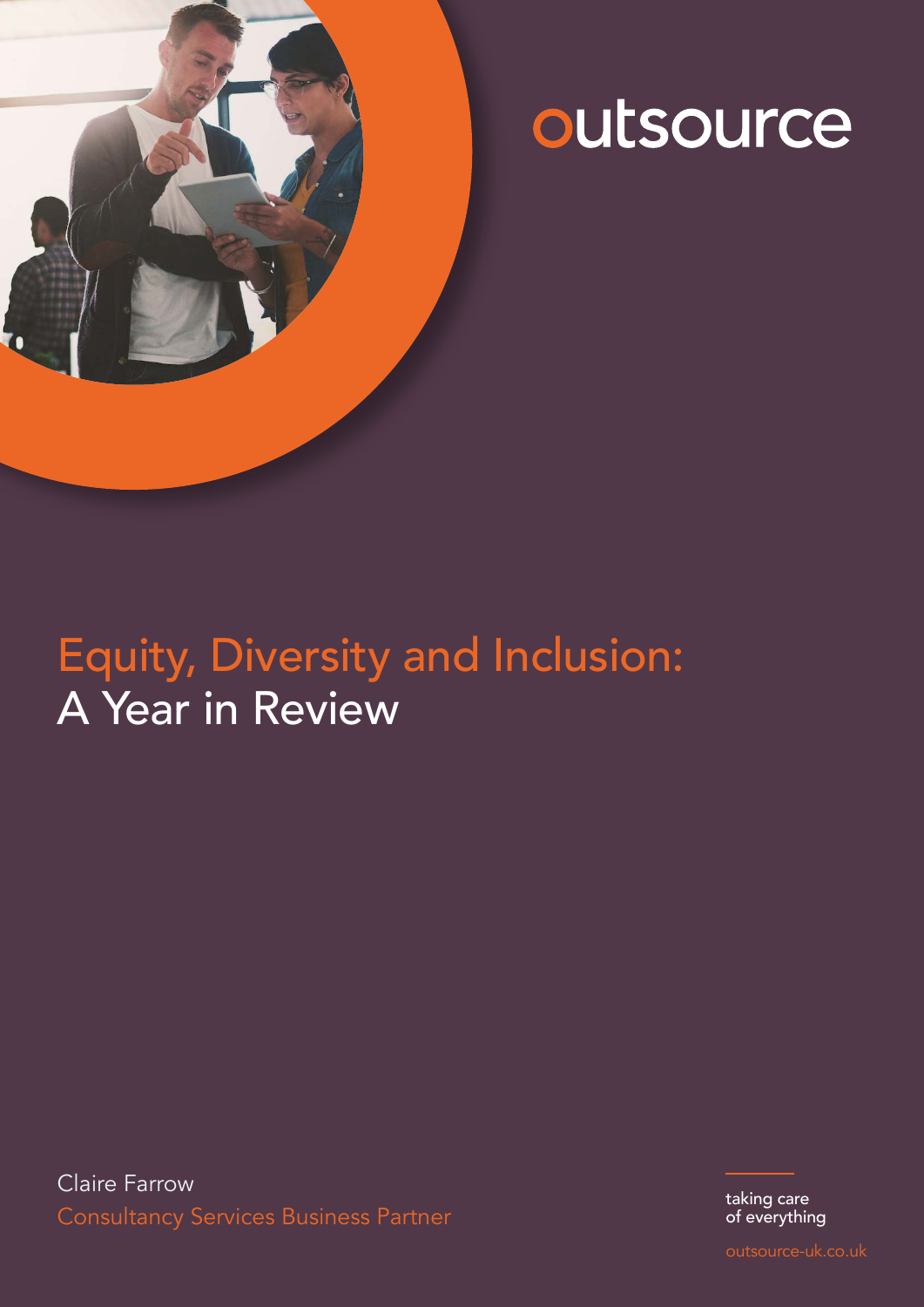# Introduction

It's fair to say that the events of the past 12 months have affected every one of us and it is equally as fair to say that every one of us has lived a different experience, whether it be professionally or personally.

As I sit here, with the sun beaming through the windows, following the latest business updates, I am buoyed to see Equity, Diversity and Inclusion (ED&I) in its rightful position, firmly at the table as a primary objective for businesses. There is no doubt about it that the events of the past year have impacted the world of work but have they altered the path of our future inclusion strategies?

The aim of this paper is to revisit some of the recent lifechanging global and national events and, with the help of our contributors, understand how they have influenced inclusion in business.

With so many lessons learnt, 2020 gave us time to reflect on our own privileges, understand the challenges of others, and start thinking about how we can offer more support. The fundamental message coming out of many conversations that I have had is one of 'less talk, more action', which leads me to wonder whether 2021 will be the year that Equity, Diversity and Inclusion is redefined.

The New York Times listed 'Systemic Racism', 'Essential Workers' and 'Zoom' in their top 20 phrases that defined 2020. American Data Research Company, Global Language Monitor, picked up 'Truth', 'Progress', 'Sustainability', 'Black Lives Matter', and 'White Privilege' in their 50 most used words and phrases of 2020.

Based on this data, and the powerful language widely adopted by many, my question is, are the conversations becoming easier? And if not, what can we do to make them easier?

Claire

Claire Farrow Consultancy Services Business Partner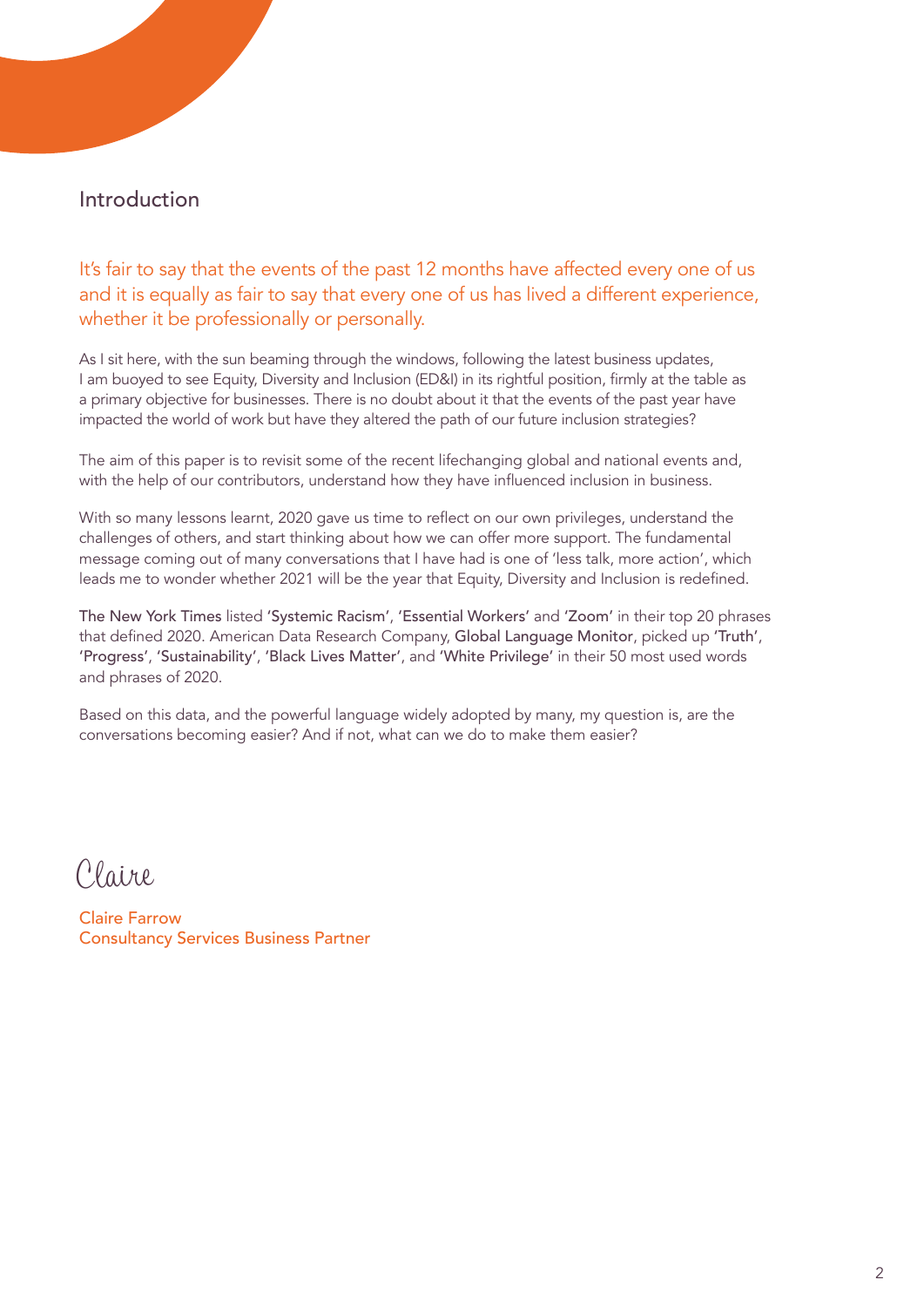# First and foremost, we want our workforce to feel both physically and psychologically safe at work.

There are many reasons why adopting inclusive working practices makes good business sense:

- 1. Future recruitment: Positive employee experiences, reviews, and referrals will prove invaluable when looking to attract future, diverse talent. Brand is everything and with greater flexibility on the table, competition is high.
- 2. Employee engagement: Understanding the challenges and requirements of your workforce will aide you with your engagement efforts, help to reduce absences and attrition, and build a positive working environment for all involved.
- 3. Business continuity: It has been proven that organisations with existing equity action plans have been able to respond faster and more positively to new challenges. In fact, research also shows that diverse teams can be much more productive since the focus on the task involved is far greater.

*https://hbr-org.cdn.ampproject.org/c/s/hbr.org/amp/2016/09/diverse-teams-feel-less-comfortable-and-thats-whythey-perform-better*

# 2020 / 2021: A time we will never forget

For the purposes of this paper, we have focused on four key events, which took place throughout 2020 and in the early stages of 2021. I must acknowledge that, of course, many other life changing events took place during this period, which should not and cannot be forgotten, many of which will, without a doubt, also play a contributory part in future inclusion strategies.

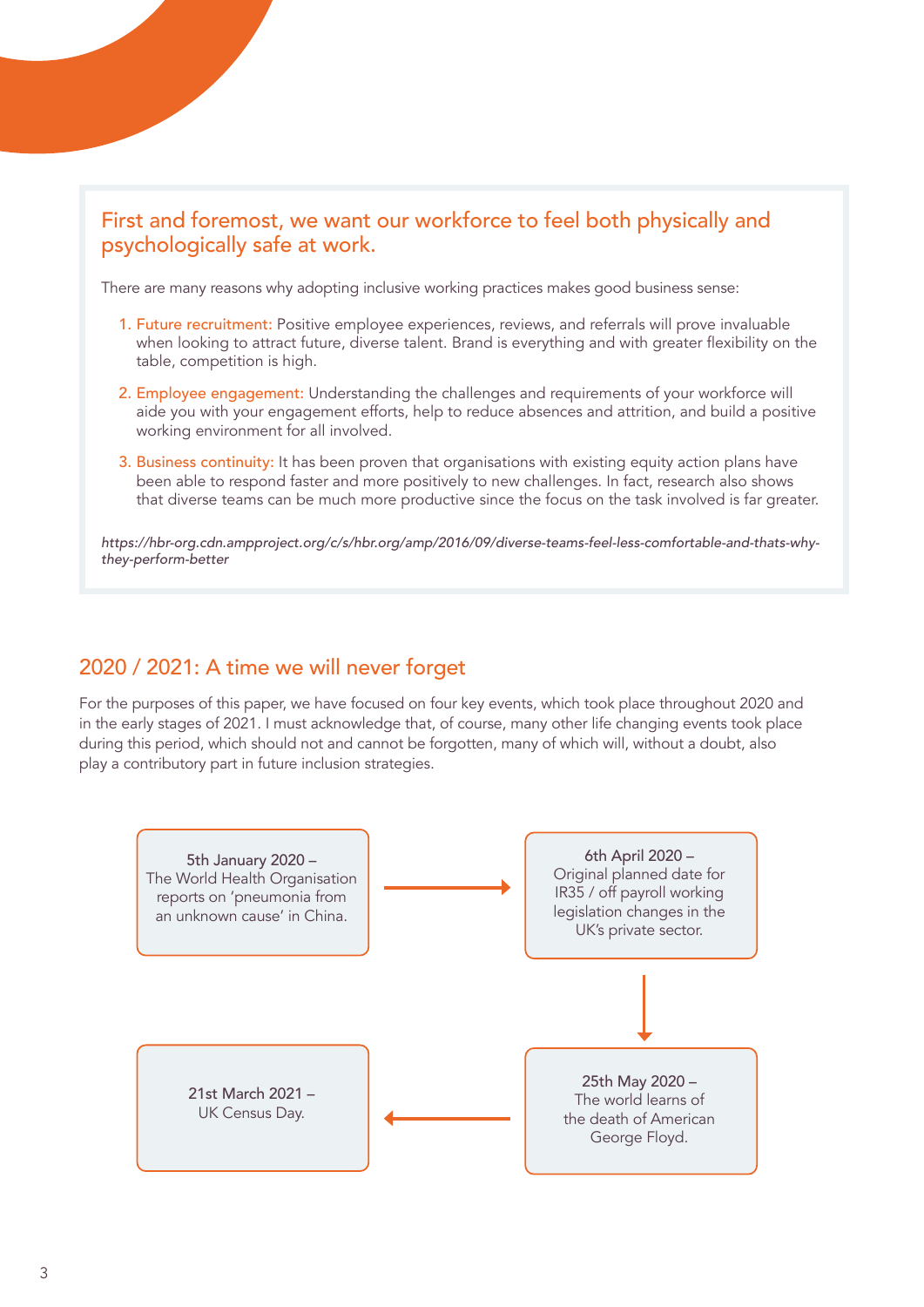# 1. COVID-19

For many of us, we are now in our second year of homeworking having experienced three national lockdowns, and for some, homeschooling too. Some have been furloughed, some worked from home, others remained onsite due to the unique requirements of their role, and most importantly, many worked two, three, four times harder, as we all faced this unprecedented and lifechanging situation.

To support businesses and individuals through this tough time, the UK Government introduced the Coronavirus Job Retention Scheme (CJRS), and in March 2021, The Global Institute for Women's Leadership at King's College, London published a report looking at the gendered experiences of the scheme. This report showed that, regardless of gender, those who have been 'ever-furloughed', meaning that they have been placed on the CJRS for longer periods, have a worryingly high concern around their job security.



Ever Furloughed & Working Zero Hours

*Source: https://www.kcl.ac.uk/giwl/assets/does-furlough-work-for-women.pdf* 

From this data alone, it is clear that good communication is vital. Employee engagement surveys, manager one-to-ones, and company updates are crucial. Now is not the time to make blanket decisions, we must listen to every individual in our workforce and take on board any workplace adjustments which may be required as we move into our 'new normal'.

In a previous whitepaper entitled 'COVID-19: this could be YOUR opportunity to kick-start or test your inclusion strategy', I wrote about post-lockdown personas and the importance of discussing your back to work strategy with every employee. It is crucial to pay attention to heightened feelings of anxiety or stress brought on, or exacerbated, by the pandemic. Many of your workforce quickly adapted to a new working style, which has now been in practice for 18 months, and for some, they may wish to hold on to all or some aspects of this new style. Flexibility in working patterns or styles could make the world of difference to your existing workforce and new talent joining your business, In addition to reasonable adjustments required by law. Whether it be starting and finishing later to avoid rush hour, a weekly manager one-to-one, or 5 work from home days per month, for example, it may be possible to take some of the positives of the pandemic into our new normal.

# Action point

Instead of inviting applicants to share IF they need any workplace adjustments, we should take the approach that everyone does and simply ask 'what are' your workplace adjustments? Offer suggestions if needed, be it a shift in hours, location, tools and technology, preferred working or management style, etc.

To discuss how Outsource may be able to help you review your talent attraction campaigns, literature, and processes, contact [diversity@outsource-uk.co.uk](mailto:diversity%40outsource.co.uk?subject=)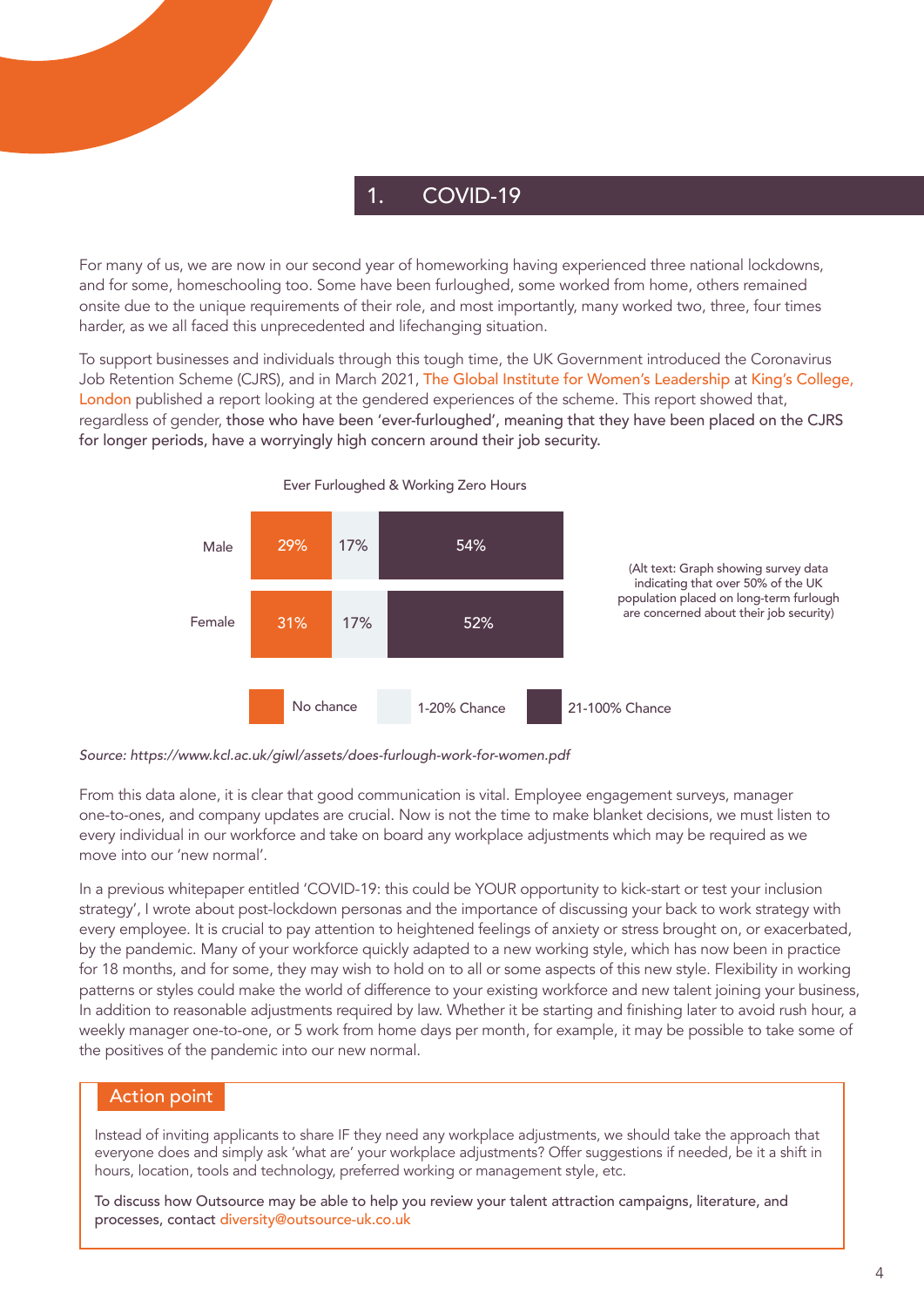# Amy Lobé, Product Designer at Seccl, shared what they are doing to 'stay human' during homeworking:

### STAYING HUMAN DURING LOCKDOWN

Checking in on each other comes naturally to us here at Seccl. And while lockdown can make that a bit more difficult, we've tried to reinforce the behaviour by setting aside time in the diaries for wellbeing and 'cross functional communications' (aka chats). Little things like making sure that meetings don't clash with dedicated learning time, or reaching out to talk to someone who has shared they're having a hard time go a long way in creating an environment that's supportive and, well, human.

What's more, we're really keen to understand what types of post-lockdown personas are in our team. We've continued to gather opinions and information about emotional wellbeing through regular anonymous questionnaires, using a system called Officevibe. It's super user-friendly, so we don't mind taking a few minutes to fill each one out.

# Is the hybrid workplace here to stay?

According to the BBC, 43 out of the UK's 50 largest employers said they would embrace a combination of home and office working, with staff encouraged to work from home at least two days per week.

*[https://www.bbc.co.uk/news/business-57727567](http://https://www.bbc.co.uk/news/business-57727567)*

In Spring 2021, Nationwide Building Society unveiled their 'new normal', allowing 13,000 staff to work 'anywhere'. Research by the Society, and many of their peers, suggests that the majority of the UK workforce would welcome a 'hybrid' approach to returning to work, offering a mixture of home and office working.

*[https://www.personneltoday.com/hr/nationwide-building-society-why-we-decided-staff-could-work-from-home/](http://https://www.personneltoday.com/hr/nationwide-building-society-why-we-decided-staff-could-work-from-home/)*

The consensus seems to be that those who have been able to work from home have missed the social interaction that the workplace offers, but do not miss the commute, which for many can be in excess of three hours per day.

We do recognise that there have been many workers who, due to the sensitivity, logistics, or nature of their role, have not spent the last 12 months or more in their home office.

In a recent poll created by Outsource UK, 86% of respondents see the main purpose of the office as a place for collaboration, suggesting that there is and always will be a need for real estate, but perhaps not a permanent full-time arrangement. Could coworking spaces be the future?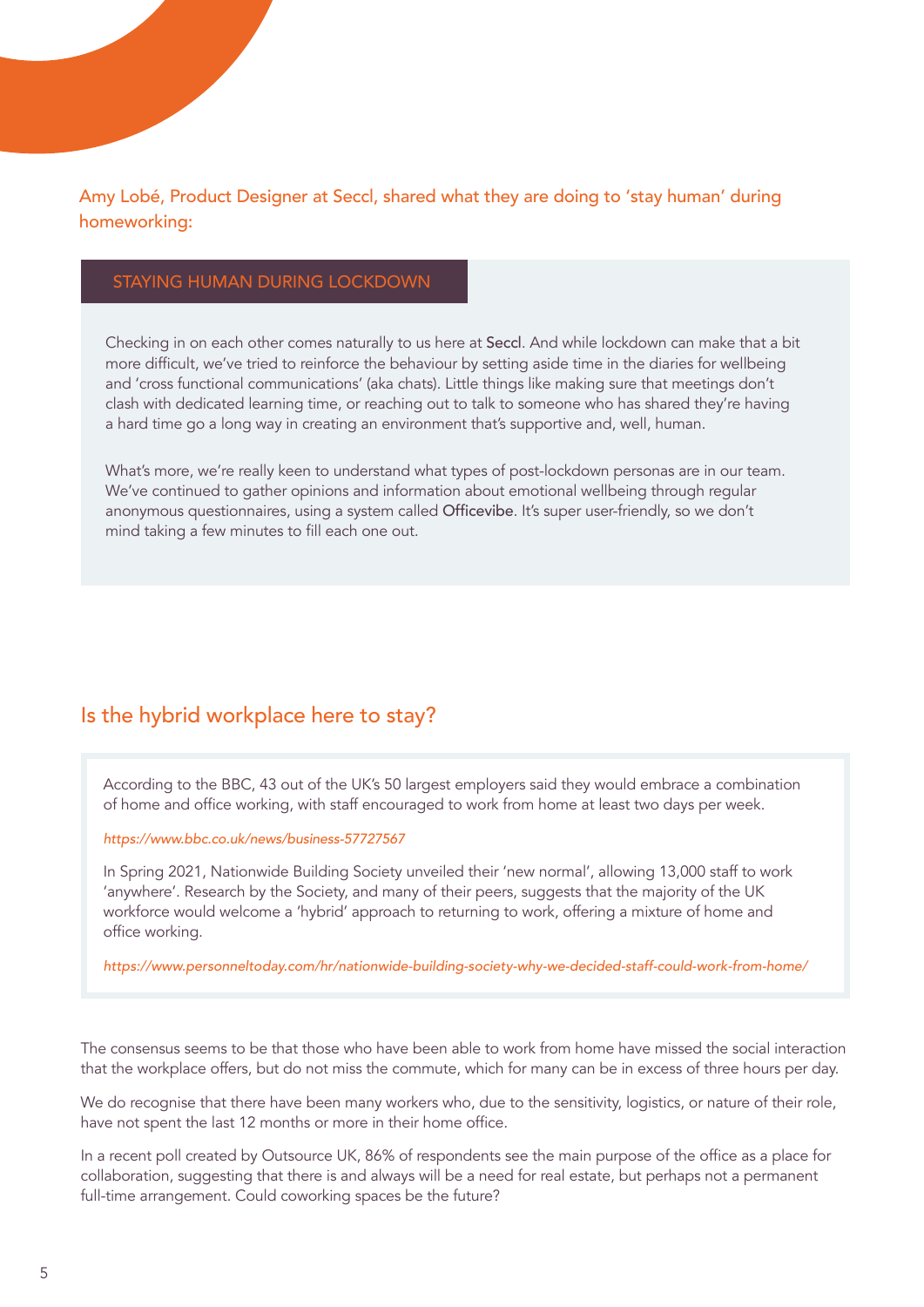

(Alt text: bar chart showing 86% say purpose of their office is to facilitate collaboration, 7% social interaction, 5% to see people working and 1% other.)

# Tracey Newton, Director of Colleague Experience, shared with Outsource UK how Yorkshire Building Society (YBS) responded to the pandemic:

### YORKSHIRE BUILDING SOCIETY

Throughout the pandemic we've had two business priorities: to continue to be there for our members when they need us, and to protect our colleagues' health and wellbeing.

At YBS we aim to support all aspects of a colleague's wellbeing; mental, physical, financial and social health. During lockdown, we put a series of measures in place to support our colleagues and ensure they continued to feel valued for the work they do. In order to make it easy for colleagues and leaders to access the tools and resources they need, we created an online Covid-19 support hub, including, but not limited to:

#### Support on all aspects of health and wellbeing:

- The Bupa Digital GP service with 24/7 access to a doctor and online resources, including mental health support;
- Expert webinars with tools and top tips from Bupa, Nuffield Health, Unmind and Salary Finance.

#### Support with financial wellbeing:

- A commitment not to furlough colleagues, or reduce pay for colleagues in the Branch Network and Telephony Contact Centres where our core operating hours have been reduced;
- Changes to our Emergency Dependants and Carers Leave policies, giving people unlimited paid days to care for family members during the pandemic when they need it most;
- A commitment that colleagues continue to be paid for any absence caused by Coronavirus, regardless of whether they have (for whatever reason) already exhausted their company sick pay over the last 12 months,
- **•** Proceeding with our annual 2020 and 2021 pay reviews and continuing to pay all colleagues at or above the Real Living Wage.

During lockdown, we were aware that a large percentage of our colleagues were not able to work from home, and achieving equity was of paramount importance. We therefore took the decision to cover additional costs colleagues may have incurred from having to travel to different places of work and offered 'free' refreshments at regular office sites.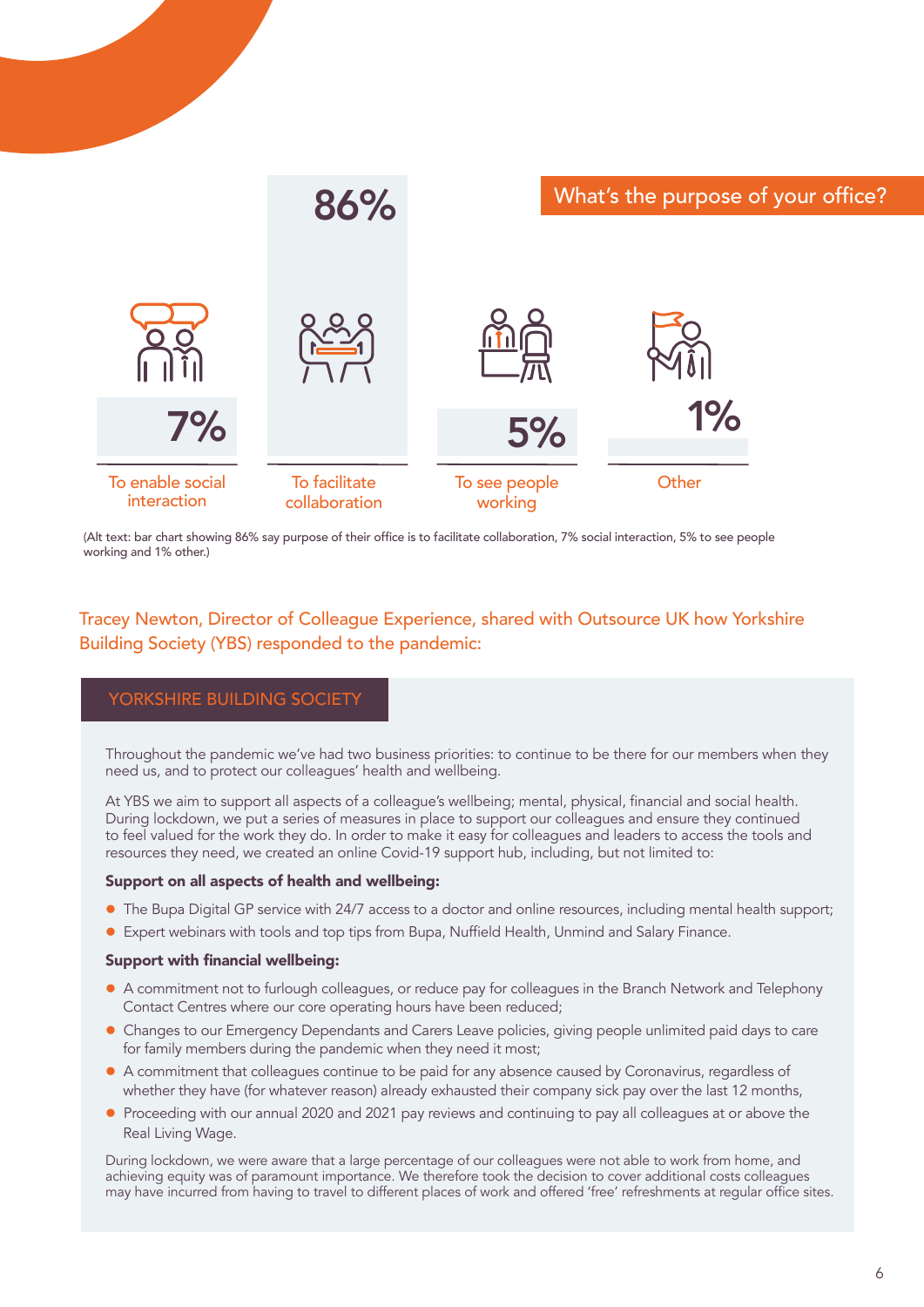#### Support with mental health:

- A wellbeing check-in guide for leaders to use in a 121 or team meetings, and mini-guides providing tips for colleagues who are remote working;
- A personal resilience huddle pack designed to help individuals and teams to take responsibility for building their own resilience;
- Access to the Unmind app with tools to help maintain good levels of mental health;
- An Employee Assistance Programme, accessible to all 24/7.

#### Support with physical health:

- Moving our critical operations from three sites to six sites to enable more 'social distancing' in the early days of the pandemic;
- Exercise videos created by colleagues, as well as access to workouts on the Bupa wellbeing hub and Unmind app;
- A designated walking route at office sites designed to help people boost their physical health and walking meetings encouraged, with regular screen breaks for those working at home.

#### Support with social wellbeing:

- Colleague podcasts and videos, including role modelling home-schooling from our leadership team;
- YBS Cuppa and Catch Up events;
- 'Clap for our YBS key workers' colleagues from across the organisation stopped to clap and cheer, and some filmed themselves doing this, including our Chief Officers, and in branches, even our customers got involved! It was a very special moment and made a real difference to our front-line colleagues.

### Dean Corbett, Chief People Officer at Avado shared how they have approached hybrid working:

#### AVADO

As Avado is building out its hybrid working environment, it is doing so with clear intent. Specifically, we are meaningfully avoiding the 'recreation of the office, online' approach adopted by many organisations over the last 15 months. We have applied design thinking methodology to purposefully design our hybrid working environment - this involved a great deal of consultation and co-creation with all our people and the types of people we wanted to be attractive to.

#### In doing this, we have:

- $\bullet$  Moved offices, and changed both the design and purpose of our new physical workspaces to be places where people can connect with others socially, collaborate in-person on specific work, and drive towards specific outcomes.
- Overhauled our performance management approach, focused only on outcome and collaborative work styles in line with our values - note this is not the same as simply referring to our values in our performance reviews. This is also about making completely visible - transparently - the things people are working on, which others may want to contribute to.
- Re-written our philosophy for growth and development, which has led to offering learning products and services such as on-demand coaching to underpin an 'employee led and empowered' approach to their growth and development.
- Adjusted or in some cases removed many a policy or working practice for things like hours of work (flexibility) and time off.
- **•** Provided clear guidance on what work is best done where, or where to be to meet employees' own known needs to manage both their work and their lives. Alongside this guidance, we have also focused on ways to manage personal energy, energy of others, psychological wellbeing and physical wellbeing, wherever and whenever our people work.
- Significantly increased the ways and key messages in our business communications, mostly focused on results and the importance of being intentional in how people work together or independently.

You don't 'go hybrid' overnight - to make a real success of it, you have to design it in a way that is iterative and adaptable according to the needs of your people and your business.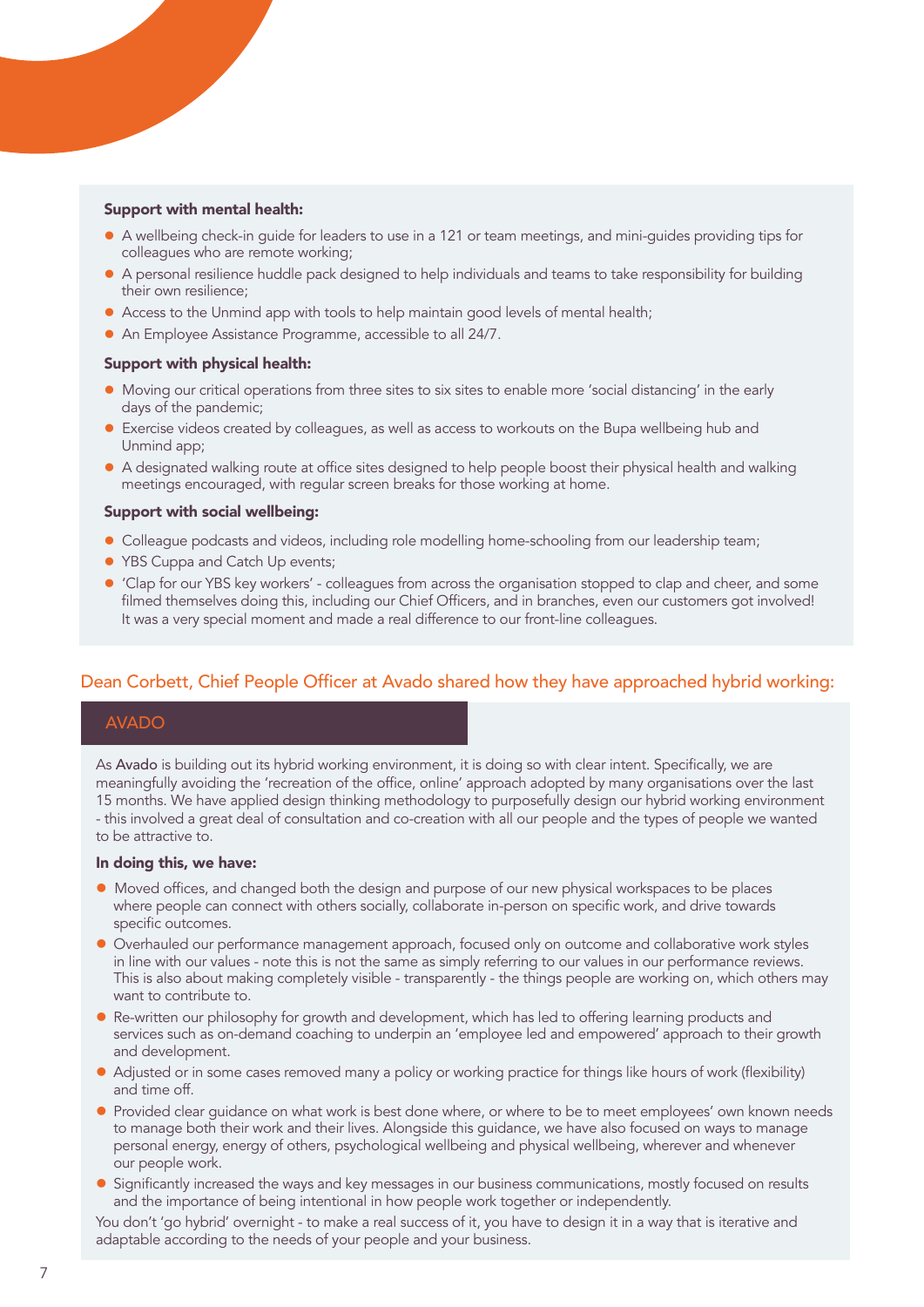#### Action point Why can't the role be flexible?

Is it now time to flip the conversation? Instead of flexible working being a workplace adjustment, considered on a case-by-case basis, consider the value in addressing this requirement at the creation stage, even assuming that ALL roles can be completed flexibly.

In 2019, Zurich became the first company in the UK to advertise all vacancies with the option of part-time, full-time, job share or flexible working. Thanks to these six words, and coupled, with the use of gender-neutral language, Zurich has seen a rise of 16% in women applying for roles and a 20% increase in female applications for management roles. Additionally, Zurich has seen the number of male and female applicants for roles more than double, indicating that flexible working and part-time opportunities are equally as desirable to men as women. Now that we have our technology in order and as we look at our 'new normal', perhaps it's time to include these six words on all vacancies?

*Source: https://www.zurich.co.uk/en/about-us/media-centre/company-news/2020/zurich-sees-leap-in-women*applying-for-senior-roles-after-offering-all-jobs-as-flexible

To discuss how Outsource can support you with reviewing your job descriptions, contact [diversity@outsource-uk.co.uk](mailto:diversity%40outsource.co.uk?subject=)

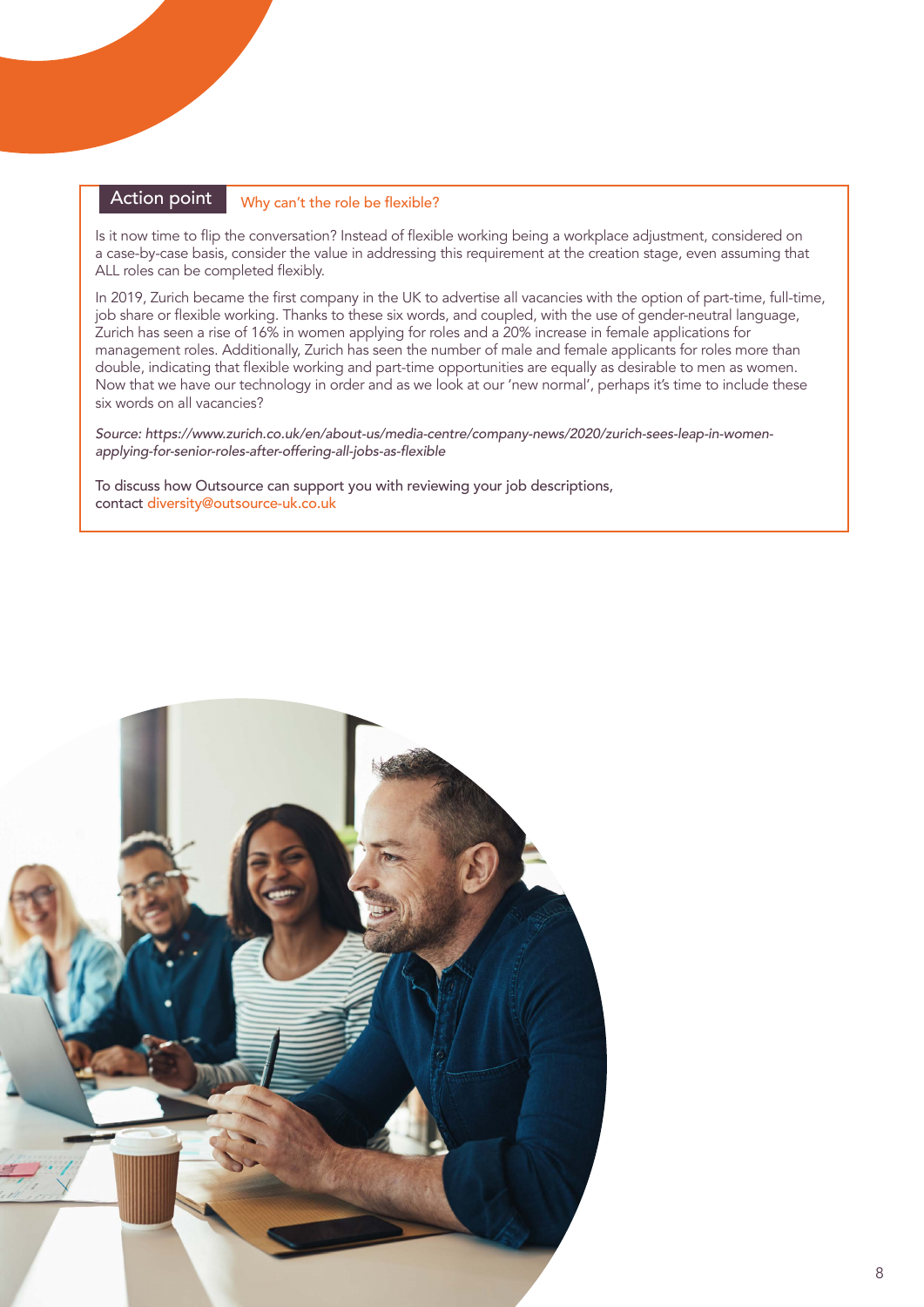# Wellbeing, wellbeing, wellbeing

Earlier this year, the Harvard Business Review published its nine predictions for the future of work with the top prediction being a shift from the 'employee experience' to the 'life experience of employees'. Over the last 12 months, business leaders have had greater insight into the personal lives of their workforce, and the benefits of supporting staff personally and professionally, including mental and financial health, have been recognised.

*Source: https://hbr.org/2021/01/9-trends-that-will-shape-work-in-2021-and-beyond*

#### *"Work is what we do, not who we are"*

After many months of juggling our personal and professional lives in an unprecedented manner, now is the time to focus on self-care.

In another poll conducted by Outsource UK on LinkedIn, an overwhelming 91% of respondents said that they felt employers could do more to talk about mental health concerns.

'Zoom-free' afternoons, additional paid leave, and stress-busting workshops are being widely adopted by many businesses with online dating app Bumble recently announcing that they will be closing for a week to give all 700 staff some paid time off to de-stress.

What if there were a way to track the correlation between mental health and productivity to better understand when 'quiet hours' or early finishes could be adopted? The good news is, there is! Workplace mental health platform 'Unmind' takes the six in six approach to supporting wellbeing, with the mindset that everyone has mental health. Unmind users are encouraged to measure their daily wellbeing using the platform, aiding performance and prevention. Other similar apps are available.

We're certain that wellbeing support is on the agenda of all businesses as we look to move out of COVID restrictions and begin to return to the workplace. For useful resources, The Charted Institute of Personnel and Development (CIPD) and The British Psychological Society both offer guides for employers. Mindful Employer is also a valuable source of information and support.

#### Action point

When was the last time you 'checked in' with your workforce? When was the last time you looked at your absences? Who isn't taking all of their leave?

Start normalising the conversation and make it 'OK to not be OK'.

To discuss how Outsource may be able to help support your diverse workforce wellbeing needs, contact [diversity@outsource-uk.co.uk](mailto:diversity%40outsource.co.uk?subject=)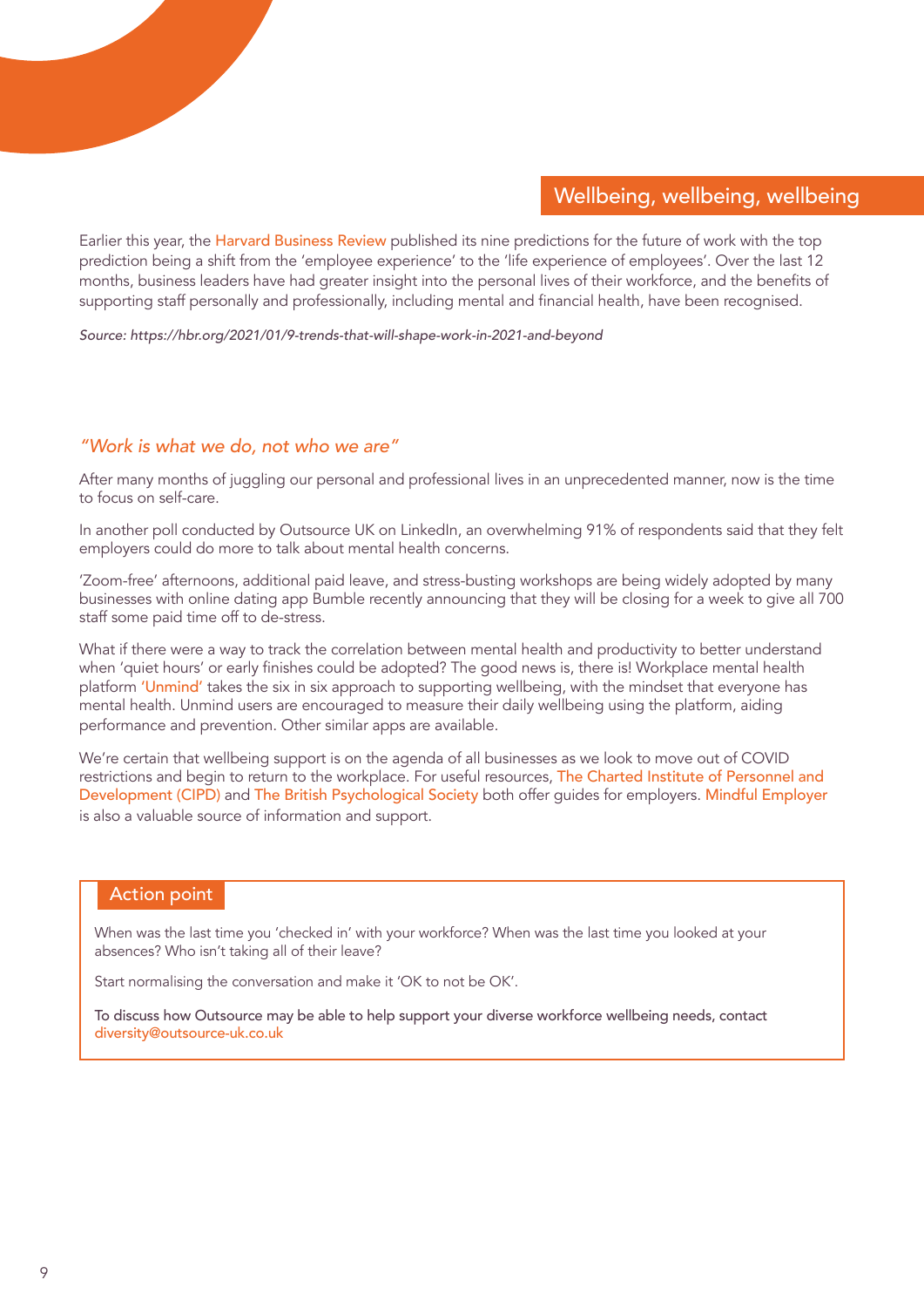# The pause on gender pay gap reporting

In February 2021, [The Equality and Human Rights Commission \(EHRC\)](http://https://www.equalityhumanrights.com/en) confirmed a further extension to the pause on gender pay gap reporting, allowing organisations until October 2021 to prepare their 2020 data. Early signs were indicating that mandatory gender pay gap reporting was having a positive impact on workplace equality and organisations such as [The Fawcett Society](http://https://www.fawcettsociety.org.uk/) and the [Trades Union Congress \(TUC\)](https://www.tuc.org.uk/) have publicly called for enforcement action to be reinstated to ensure we don't see a decline in progress.

Fortunately, as with many others, the Big Four accounting firm, PwC, continued to publish not only their gender pay gap but also their ethnicity data, leading them to announce their five-point action plan ensuring an inclusive culture, with senior level accountability, fair work allocation, a flexible talent network, a ban on all male shortlists, and career sponsorship for high potential female and ethnic minority directors.

#### Action point

Are you tracking and publishing your data?

Many organisations, including the [Tech Talent Charter](http://https://www.techtalentcharter.co.uk/home), have adopted the mantra of 'what gets measured gets done' and the introduction of the gender pay gap reporting has certainly proven this to be true. Ultimately, transparency drives accountability and the data itself is a great catalyst to a wider conversation around goal setting on closing the gap.

To discuss how Outsource can help with your data gathering and related strategies, contact [diversity@outsource-uk.co.uk](mailto:diversity%40outsource.co.uk?subject=)

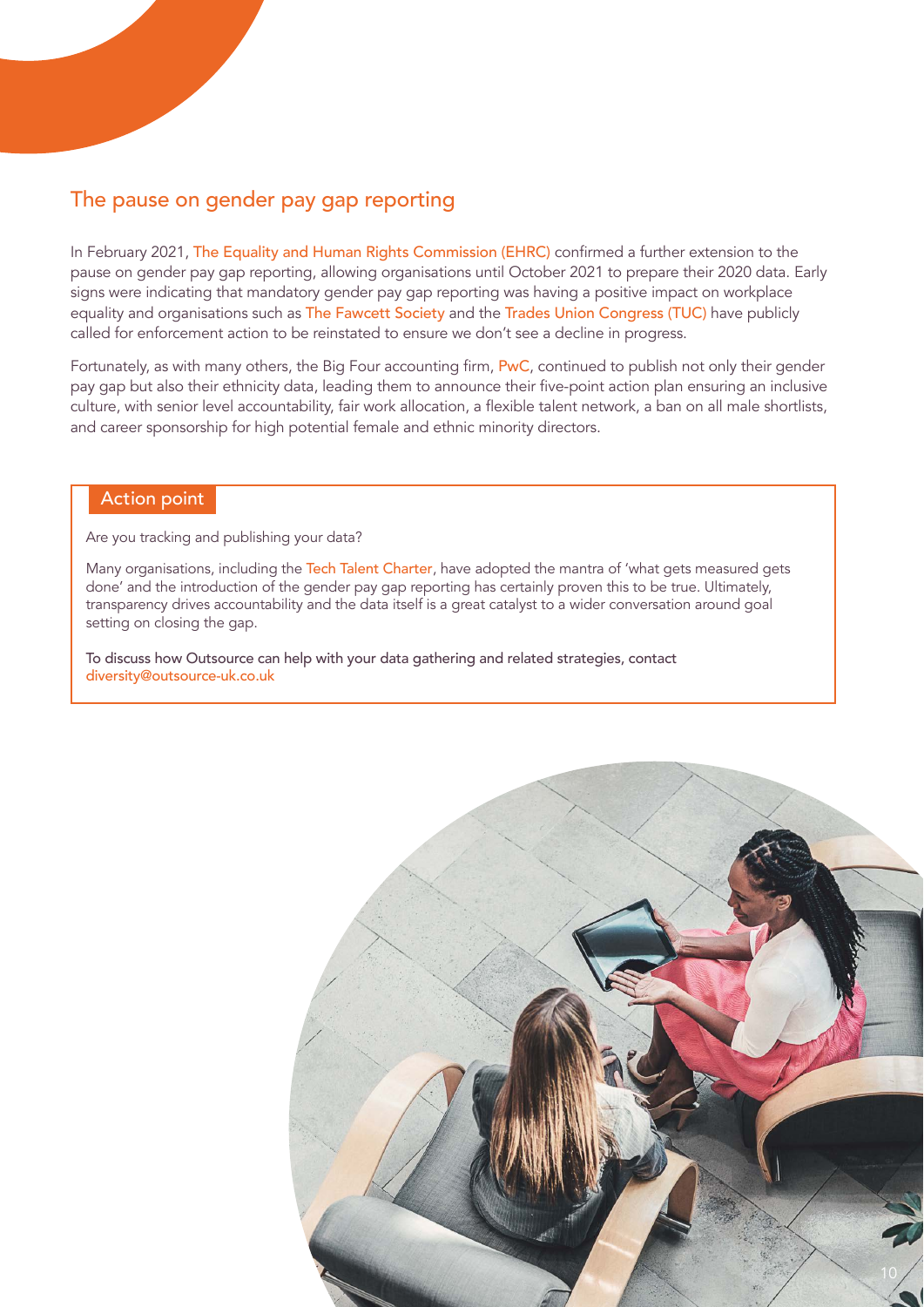# Specialist talent solutions

Gender pay gap reporting has served as a catalyst for the introduction of a variety of talent programmes, including 'Career Comeback' and 'Returner' programmes, all of which are published annually by return to work specialists, Women Returners.

#### *Source: https://womenreturners.com/returners/returner-opportunities/*

However, a more recent development has been the creation of retraining or upskilling programmes for those who have been out of work for an extended timeframe, irrespective of the reason for absence. This could be for those who have been made redundant during the pandemic, as an example.

*https://www.gov.uk/guidance/plan-for-jobs-skills-and-employment-programmes-information-for-employers#free*level-3-qualifications-for-eligible-adults

### Case study

Outsource UK's Women in Cyber and Veteran Returner programmes are just two examples of our suite of bespoke upskilling recruitment solutions.

Our client had been struggling to hire for some time. They were at the start of a huge transformation project and needed to upskill their entire workforce by 50%. The client had an objective to try to increase the number of people that they were hiring into Cyber roles.

We proposed the programme, pre-screened a total of 47 candidates from suitable backgrounds and invited them to an interview day with a view to putting them on a 12 week CSTM (Cyber Scheme Team Member) training course. Less than one week post-interview day, they held 10 final interviews with a view to offering permanent full time roles immediately to four putting the remaining seven through the 12 week CSTM course – they were ready to work with their clients within 3 months from the date they started the course.

*"Having recently engaged in the Women in Cyber programme I have been greatly impressed by the broad*  range of candidates involved and it has been amazing to meet a group of people so passionate about the *challenge digital adoption brings and the need for cyber security across industry and Government.*  As Operations lead for a cyber-business I struggle to find appropriate resource and having access to *candidates through alternatives means such as this scheme has been a great help in closing this gap."*

 *Head of Security Operations, Global Cyber Security Defence services business*

To discuss Outsource's upskilling programmes, contact [diversity@outsource-uk.co.uk](mailto:diversity%40outsource.co.uk?subject=)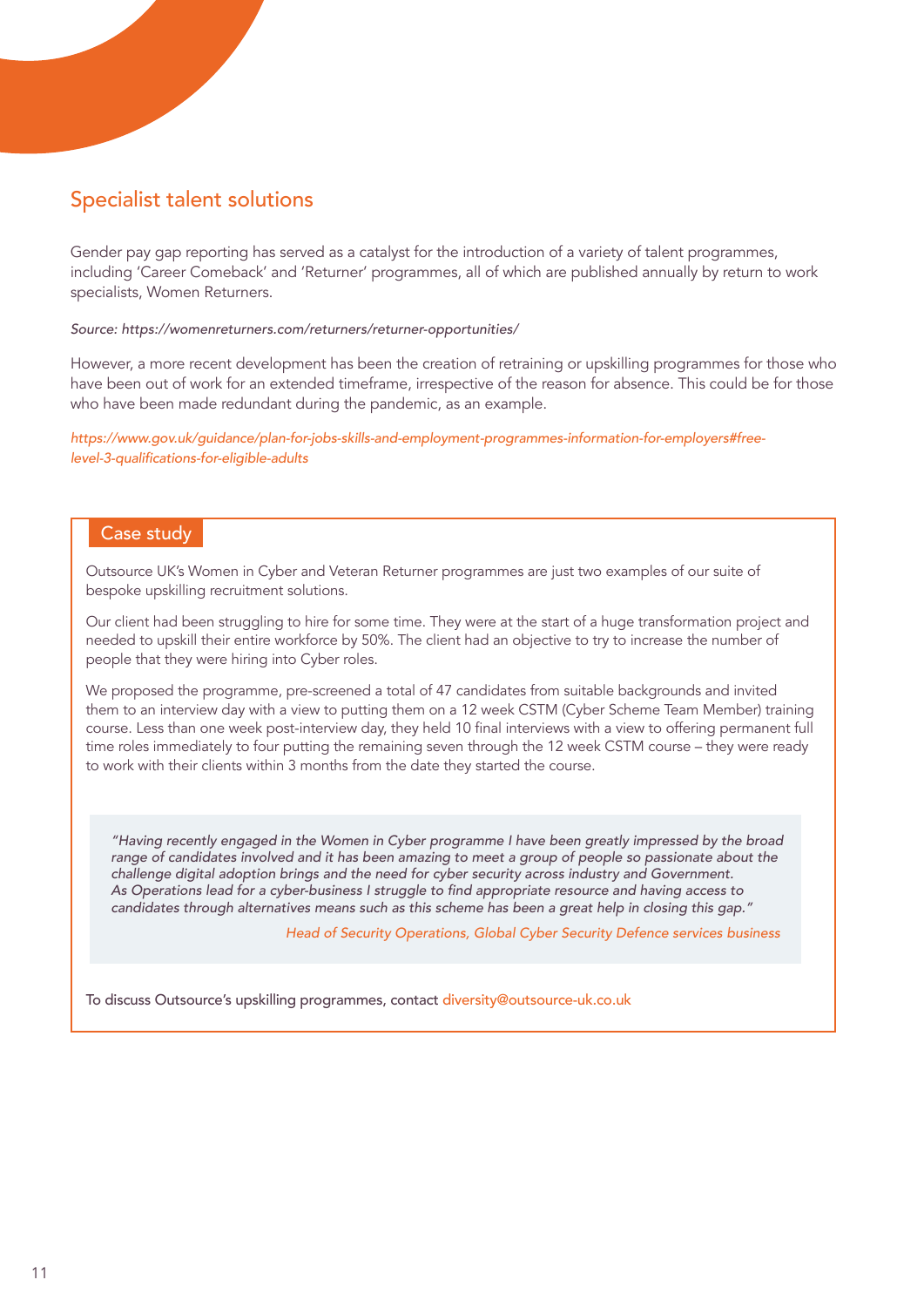# 2. OFF-PAYROLL WORKING LEGISLATION (IR35)

In January 2020, as COVID-19 had unknowingly hit UK shores, off-payroll working legislation (commonly referred to as IR35) was the hottest topic for many UK organisations and Outsource UK was busily discussing sourcing options with clients.

Several organisations applied a recruitment freeze whilst they navigated the world of IR35 and what it would mean for their contingent population. Then, COVID-19 hit and a one-year delay was announced to the planned legislation reform, allowing companies to focus their time and resource on business continuity and crisis planning. HMRC made their position clear that private sector organisations should be ready to act from April 2021.

With much of the preparation already completed, some chose to push on with their planned changes, whilst others took the opportunity to reassess what contingent labour meant to their organisation.

# How did organisations approach the planning?

# NO PERSONAL SERVICES COMPANIES (PSCs)



• Many businesses made a commercial decision no longer to use contractors operating via their own limited company, offering the option to operate on a temporary PAYE basis, or via an umbrella provider only. This meant an increase in hiring demands and increased competition.

# CONTRACT TO PERMANENT SKILLSET CONVERSIONS



Some organisations took the opportunity to assess the business need for a particular skillset on a longer term, more permanent, basis, offering the current worker the opportunity of a permanent role, or reaching out to the permanent market. This, coupled with new working practices offered organisations an opportunity to source from a potentially more diverse talent pool.

# ALTERNATIVE TALENTS **SOLUTIONS**



• Some businesses considered innovative ways to engage flexible resource, such as Statement of Work (SoW) or Outsource UK's Employed Consultancy model, negating IR35 risk, as the worker is permanently employed by us.

This method also ensures that the individual is appropriately supported in their role, with access to our suite of employee benefits, regular one-to-one's and appraisals, and inclusion in all of Outsource UK's employee engagement activities.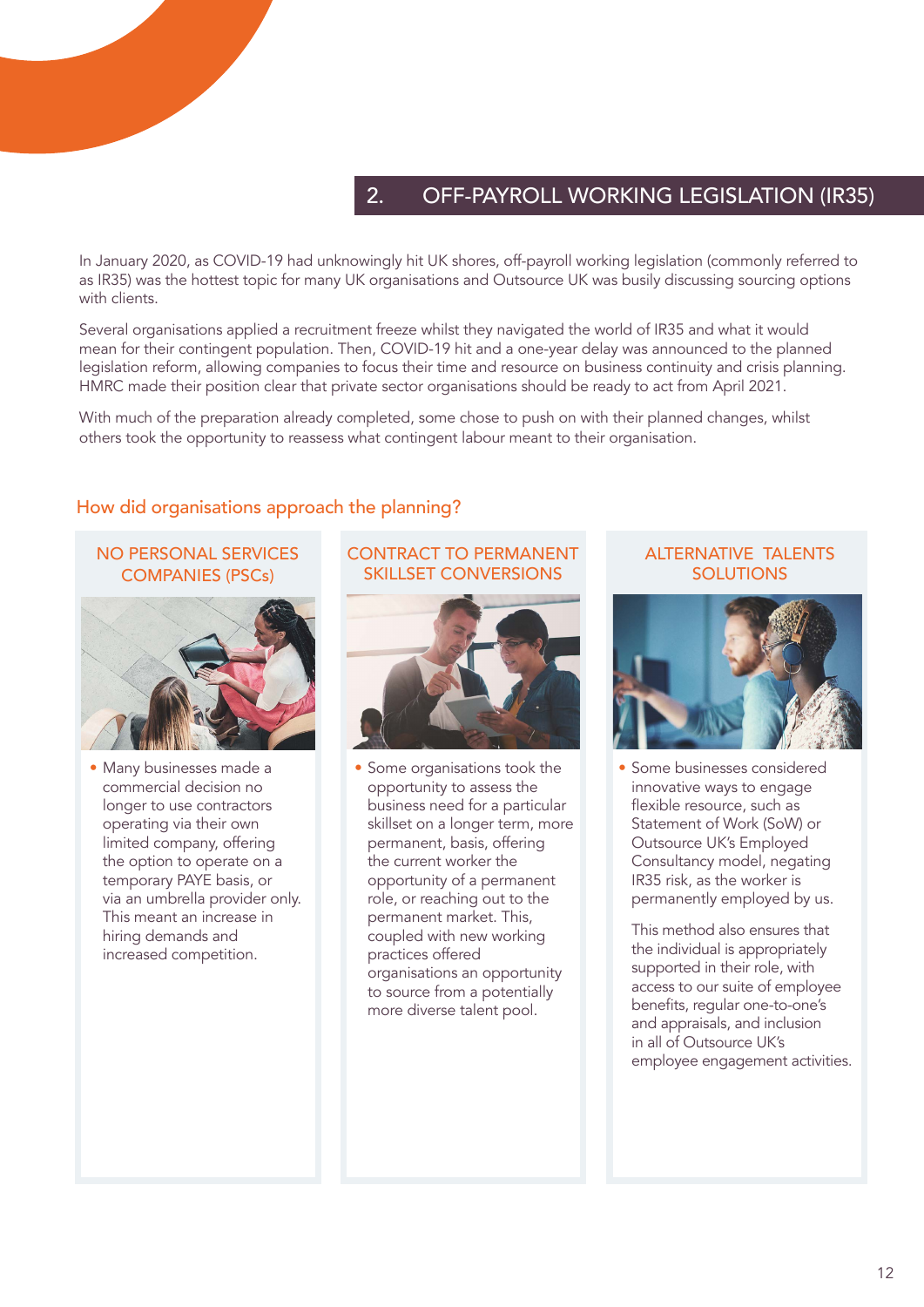# Employed Consultants testimonials: alternative talent solution

"Just want to say a massive thank you for all your hard work, you have been so efficient!

From receiving the offer acceptance form to the candidate being compliant had a 3 day turn around, AMAZING! You have been an absolute pleasure to work with and will look forward to working with you in the future."

*Hiring Manager, technology company*

"Outsource has assisted us with a number of contractor hires and always made the effort to ensure that the requirement was well understood and that the potential candidates were a good fit. There was always follow up to ensure that we were happy with our final choices and that things were working well."

 *Talent Director, global bank*

# Have you considered the impact that IR35 has had on your diversity?

Given the shorter term and often more frequent nature of contingent hiring, the opportunities to learn from a diverse pool of workers are further augmented, but how can we attract diversity within our contingent workforce?

To consider this, we need to differentiate between flexible roles that are 'inside' of IR35, and those that are 'outside' - when you are engaging a business, rather than an individual.

For those engaged on an 'inside' of IR35 basis, the word 'flexibility' is key.

It's fair to say that one of the more favourable outcomes of the pandemic was the acceleration of flexible working practices for all. With a greater focus on output, rather than presenteeism, there is no better time to shout about your flexibility from the rooftops, and to consider how you can apply these new practices to your contingent workforce.

For those engaged in an 'outside' of IR35 arrangement, it is important to highlight that rather than focussing on the diversity of individuals, we are looking at a business to business arrangement. It is crucial therefore to consider substitution clauses and work schedules defined by the business you are engaging, rather than your own internal policies, when discussing diversity.

To discuss Outsource's inclusive recruitment audits and other diverse candidate attraction techniques, contact [diversity@outsource-uk.co.uk](mailto:diversity%40outsource.co.uk?subject=)

#### Action point

The impact of IR35 reform on the gender pay gap

If your business has had to make significant changes to the contingent population as a result of IR35 reform, have you considered the impact on your diversity data and your gender pay gap? Are you collecting data for your contingent population? Have you considered the impact that IR35 has had on your inclusion & diversity strategies and metrics?

To discuss how Outsource can you support you with diversity data collection, contact [diversity@outsource-uk.co.uk](mailto:diversity%40outsource.co.uk?subject=)

*[Look out for past and upcoming E, D & I thought leadership from our Diversity Matters events o](http://https://www.outsource-uk.co.uk/workforce-solutions/inclusion-diversity)n our website. <https://www.outsource-uk.co.uk/>*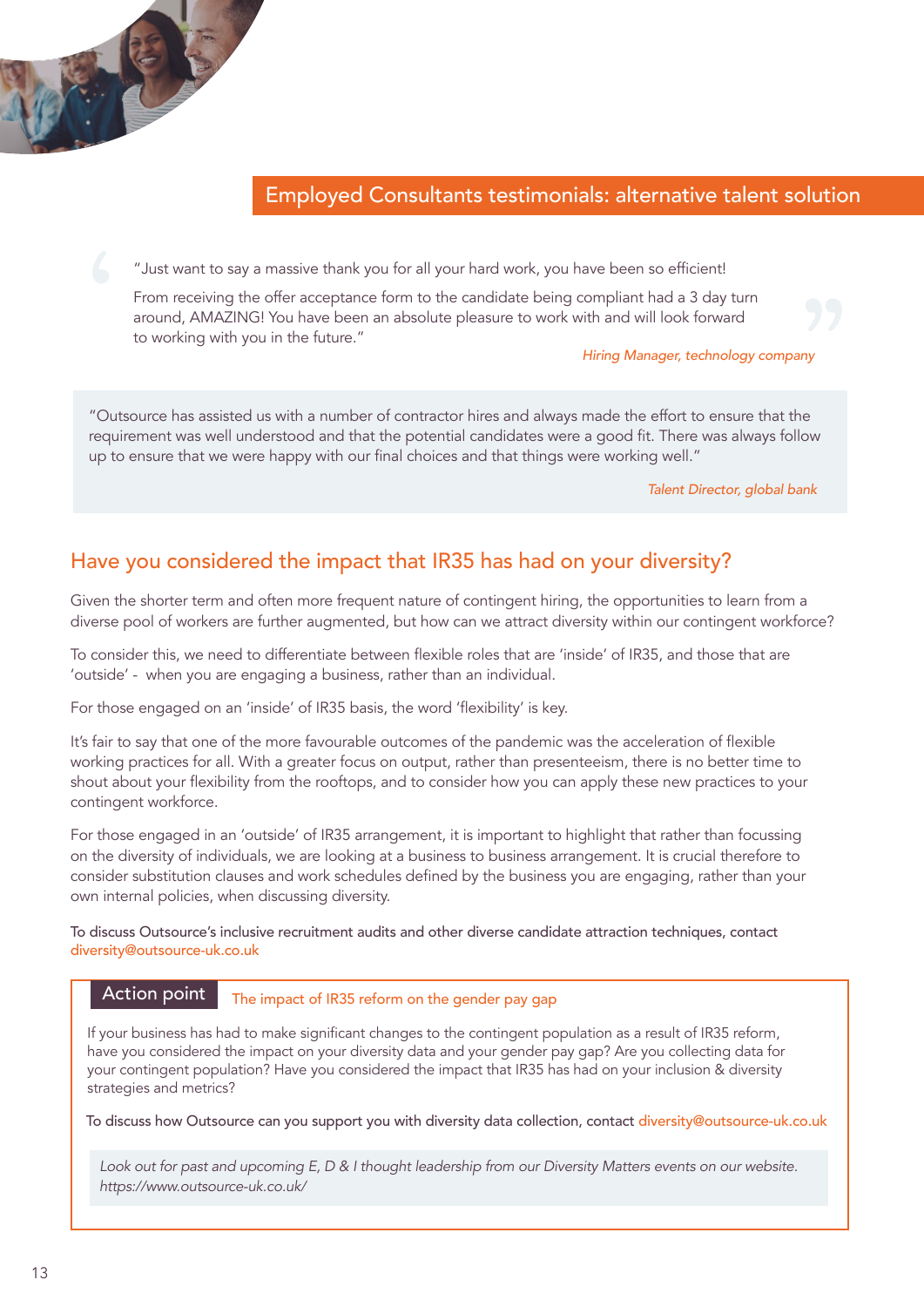# 3. BLACK LIVES MATTER

On the 25th May 2020, the world learnt of the news of the murder of American Hip-Hop Artist George Floyd, sparking increased support for the social movement, [Black Lives Matter](https://blacklivesmatter.com/), and firmly placing the phrase 'Systemic Racism' in our vocabulary.

The events which followed the death of George Floyd, showed us that consumers will no longer accept superficial responses to racial injustice and are watching how organisations respond. Public statements and social media solidarity are a starting point, however the consensus is that now is the time to spend, not save. The public is no longer interested in what you intend to do, they want to know what you HAVE done and ARE doing right now. In the US, UOMA Founder and CEO, Sharon Chuter, launched the #PullUpOrShutUp campaign urging brands to display their diversity data and initiate change. In the hospitality sector, tech platform Airbnb launched Project Lighthouse, in partnership with civil rights not for profit '[Colour of Change](https://colorofchange.org/)' to measure and combat discrimination when booking or hosting. In education, the Welsh Government confirmed that all Welsh schoolchildren will be taught about racism and Black history as part of the national curriculum from 2022.

With only one Black CEO in the FTSE 100 and 37% having zero non-white members, it's clear work needs to be done from the top down. It's important to be aware of tokenism; the practice of hiring from an oppressed community simply to boost quotas. Those who have experienced discrimination in the past will approach with caution, gravitating towards organisations where they already have a trusted network, or following recommendations.

It is important to set goals and targets, however it is also fundamental not to lose sight of the true objective, which is to build a genuinely inclusive organisation; giving everyone a voice, a sense of belonging, and a purpose.

At Outsource UK, we believe that there is no 'one size fits all approach' to talent attraction and we work with our customers to create a bespoke hiring campaign, which takes into consideration the diversity of our own society. We have and continue to learn from those with lived experiences and put those learnings into practice, removing barriers for potential applicants, ensuring equity, and enabling the right candidate to be hired.

# Action point

#### Involve your existing workforce

A good starting point is to involve your existing workforce. Ask them to review their hiring experience. What's missing or potentially discriminatory, which you may not have noticed? Are any of your workforce affiliated with any charities? Are there any schools / colleges in your area which would welcome an offer of mentoring or PAID internships?

Don't forget that, before spending time and resource reaching out to oppressed communities, it is crucial to bring your hiring community up-to-speed with your objectives. Societal bias is still prevalent and at the very least everyone involved in the hiring process, third parties included, should be aware of the pitfalls.

To find out how we can support development of your Employee Resource Groups, Employer Brand and Employer Value proposition, contact [diversity@outsource-uk.co.uk](mailto:diversity%40outsource.co.uk?subject=)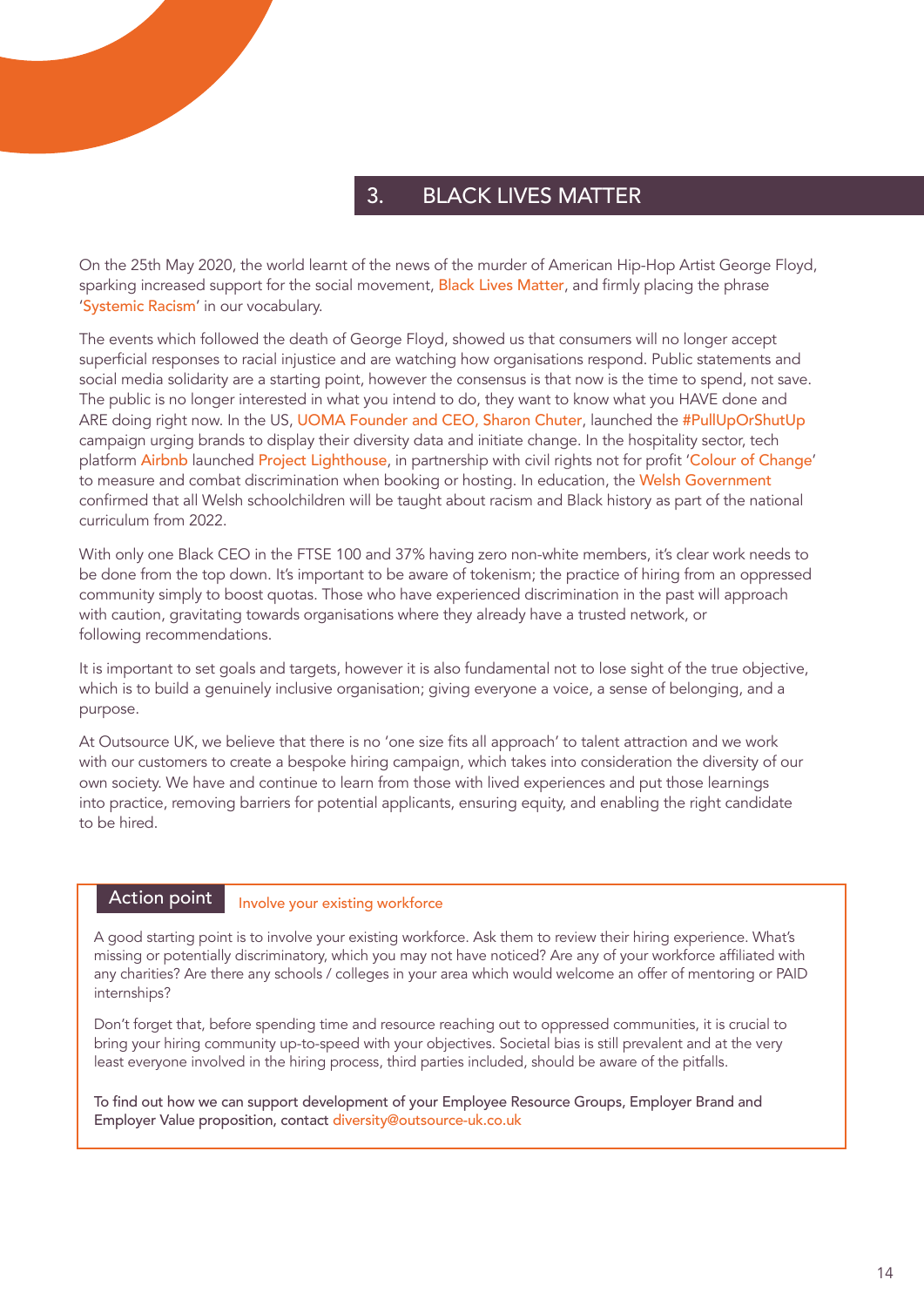# Ethnicity data reporting

As mentioned, it's also time to start diving into your data. Ethnicity pay reporting may not have become mandatory yet, but that doesn't mean you can't start reporting internally. The narrative which accompanies the gender pay gap data has proven to be a great initiator of change, so why not do the same for race? This will also give you a good idea of where you need to focus your talent attraction efforts.

*[Click here to listen to our recent conversation with Nadia Hutchinson, Global Payroll and HR Service Delivery leader](https://youtu.be/L1HSy8V9bSc)  [currently with Kantar, on the importance of collecting ethnicity data.](https://youtu.be/L1HSy8V9bSc)* 

### Action point

When collecting ethnicity or any other form of diversity data, it is important to do it in a GDPR-compliant manner, ensuring full transparency on what is being collected and what it will be used for. It is also crucial that the data is put to good use, in the way it is intended, and all individuals can see the personal benefit in doing so.

To discuss how Outsource can you support you with collecting diversity data compliantly, contact [diversity@outsource-uk.co.uk](mailto:diversity%40outsource.co.uk?subject=)

# Social mobility and career coaching

Many organisations are working with social enterprises supporting young people in the UK, such as the [Youth Group](https://www.theyouthgroup.com/), [The Princes Trust](https://www.princes-trust.org.uk/), [Business in the Community](https://www.bitc.org.uk/post_tag/education/) and [CareerReady.org.uk](https://careerready.org.uk/), in addition to career comeback programmes designed for those looking to return to work. [The Social Mobility Employers Index](https://www.socialmobility.org.uk/index/) can also be a great source of information and support.

#10000BlackInterns is a programme designed to help transform the prospects of young Black people in the UK. It will offer paid work experience, provide training and development, and create a sustainable cycle of mentorship and sponsorship for the Black community. The initiative follows the previously successful #100BlackInterns programme within the investment management industry and is set to commence in the summer of 2022 for 5 years.

At the time of writing, Shelley Ferris-Smith, EMEA & ZIP Diversity and Inclusion Specialist at Zurich Insurance, confirmed that Zurich have committed to offering 8 internship opportunities to ethnic minority talent in the summer of 2022, working with #10000BlackInterns on their programme.

*Source: https://www.10000blackinterns.com/*

### Action point

Could paid internships create a new talent funnel for your business? Many education leavers are looking for ways to 'try before they buy', with a view to having several careers, many skills and 'side hustles' in their plan. If they are working for you, and are classed as a worker and not a volunteer or work shadower, then remember they should be remunerated with at least National Minimum Wage.

To discuss how Outsource can support you with alternative talent solutions, contact [diversity@outsource-uk.co.uk](mailto:diversity%40outsource.co.uk?subject=)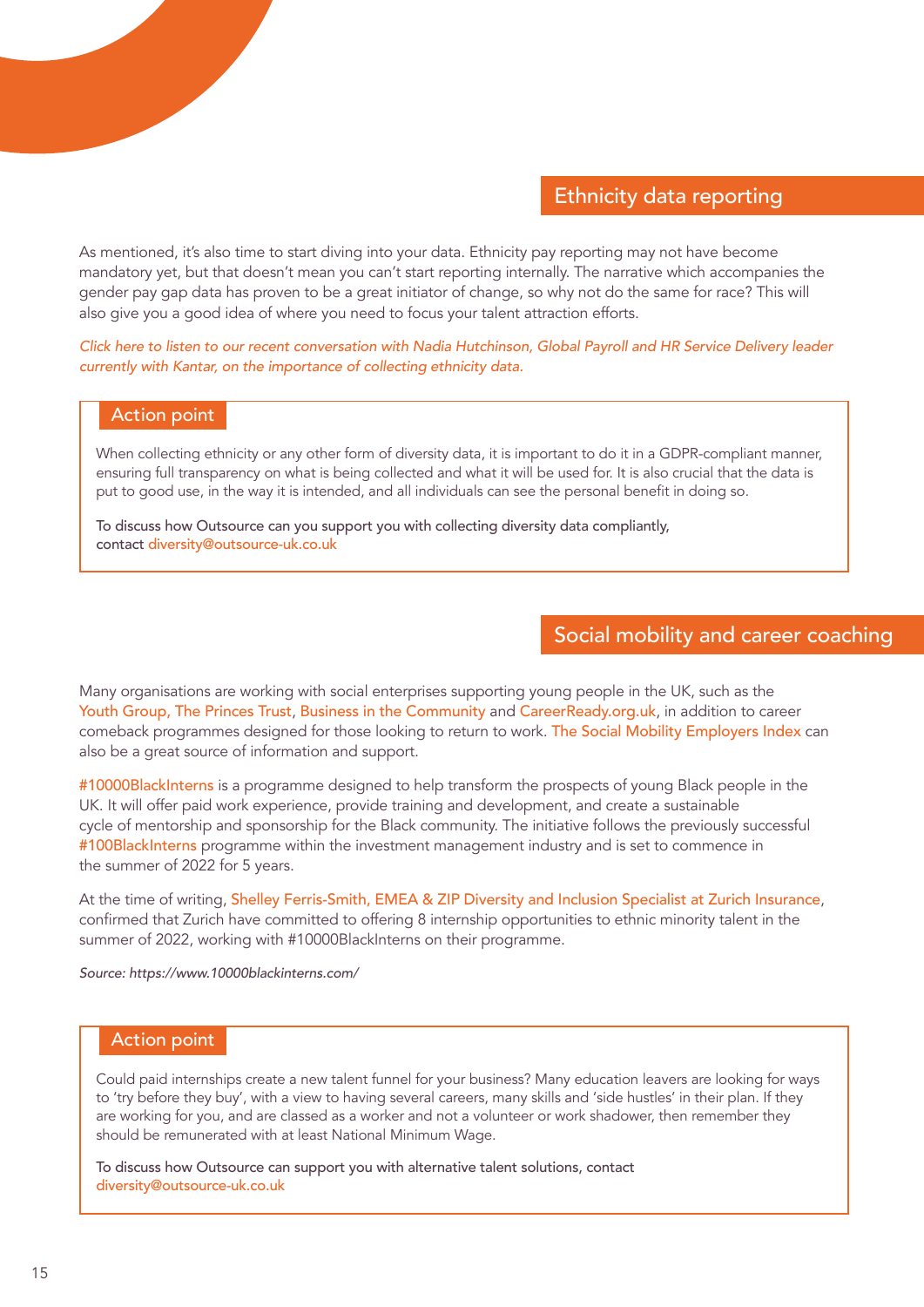# 4. CENSUS 2021

The data collected in the Census is used for the benefit of society when predicting trends, policy writing, town planning, and allocating funds to public services. For the first time in history, the Census 2021 offered LGBTQi+ communities the opportunity to record voluntarily their sexual orientation and trans status, sparking the hashtag #ProudToBeCounted, and urging LGBTQi+ communities to seize the opportunity to influence future public services.

# Do as the Census did

Nadia Hutchinson, Global Payroll and HR Service Delivery leader currently with Kantar, tells us: if we can collect this data at UK Government level, we should be able to collect it at an organisational level. It's crucial to ensure that we are clear and transparent on why we are collecting the data and what it is going to be used for.

# Set the intention

- What do you hope to learn?
- Be clear that you are prepared to change.
- What will do you do with the information?
- Tell your workforce you are ready to listen and learn. And be ready!
- Who will be involved in the conversations?
- Who will facilitate the conversations?
- What follow-up will there be?
- What further action will be taken?

*[Click here to listen to our recent conversation with Nadia Hutchinson, Global Payroll and HR Service Delivery](https://youtu.be/L1HSy8V9bSc)  [leader currently with Kantar, on the importance of collecting ethnicity data.](https://youtu.be/L1HSy8V9bSc)* 

# Tracey Newton, Director of Colleague Experience, shared with Outsource UK how Yorkshire Building Society (YBS) are going about building inclusion with trust.

#### YORKSHIRE BUILDING SOCIETY

At YBS, we are sharing more colleague stories, to support inclusion empathy and understanding, using the power of relatability. We've also been honest about where we are and where we want to be, with the acknowledgment that not everything is perfect, which has helped colleagues build trust and belief in our work and aims. We have also leaned into more inclusion related news in society as a whole, which has led to quite difficult conversations and debates, but have resulted in the highest engagement levels seen with the blog posts published by our CEO.

#### Momentum Measures

In January 2021, our Inclusion & Diversity (I&D) Committee agreed a series of measures, with the original target numbers influenced by the Census. We have recently revisited from a 'six months on' viewpoint, with a plan to explore alongside the new Census results, once they're published.

#### The measures covered the following target areas:

- The percentage of females at level E and above
- The percentage of Black, Asian and Minority Ethnic colleagues at YBS
- The percentage of Black, Asian and Minority Ethnic colleagues at Level E and above
- The number of Black, Asian and minority ethnic colleagues seen as potential successors for director level roles
- A reduction in the % of unknown data (including sexuality and disability)
- The number of males in customer facing roles • The number of males in branch (over 3 grades)
- The percentage of females in technical roles.

*All YBS directors also receive quarterly data breakdowns, with commentary (example overleaf), currently covering gender and ethnicity.*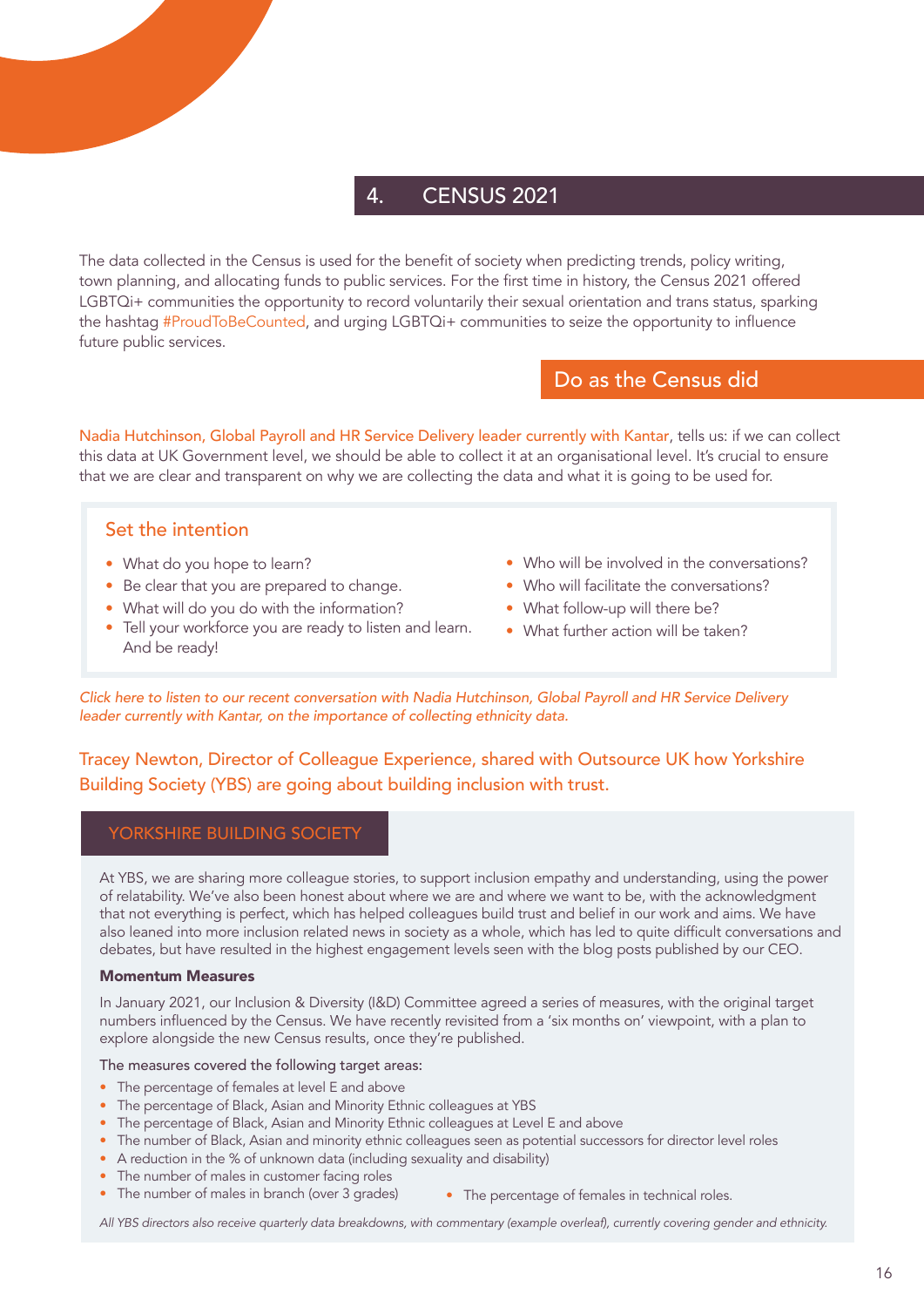

# Amy Lobé, Product Designer at Seccl, shared how they have used the latest Census as a springboard:

# **SECCL**

The latest census was a welcome reminder of just how useful it is to know the differences that exist in a group of people. At Seccl, we know that diversity can play a powerful role in helping teams to collaborate and produce better products. But we didn't have a clear view on what the diversity of our own team looked like. With that in mind, we recently completed our first anonymous survey on in-house diversity. We're currently analysing the results, so keep an eye out for our blog post about it.

Now that more people are seeing the benefits of remote jobs and flexible working, we really want to push ourselves to tempt in a wide variety of personalities – and plan on periodically conducting similar surveys to help us measure the impact of our recruitment. If we can remove bias, we can hopefully do a better job of reaching anyone with the expertise and knowledge we need for the role.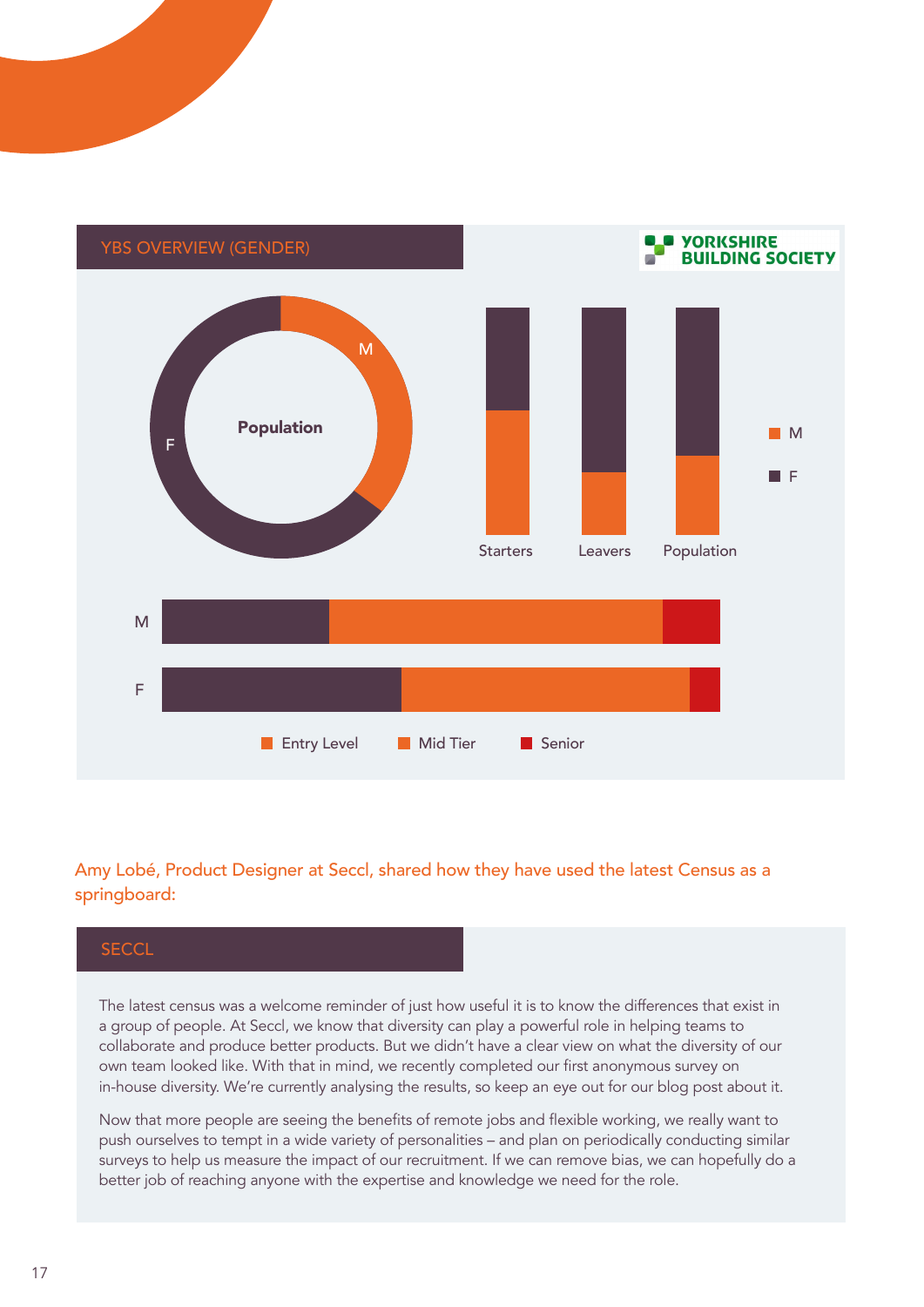

# In summary

Having had several conversations with employers and employees, it seems clear that there is no better time to redefine what inclusion means to your business. Whether it be a shift in working patterns, a redesign of your office space to allow more scope to fulfil its purpose, or perhaps a specific recruitment campaign, there is plenty to be focusing on and we are here to help you.

| HERE'S A USEFUL CHECKLIST TO SUPPORT YOU: |  |  |
|-------------------------------------------|--|--|
|-------------------------------------------|--|--|

| Review your talent attraction materials, recruitment processes and policies – are they<br>genuinely inclusive? |
|----------------------------------------------------------------------------------------------------------------|
| Review your HR data and normalise the conversation around mental health                                        |
| Collect diversity data on your applicant base, set the intention, and use it for<br>positive change            |
| Consider an alternative talent solution                                                                        |
| Collect diversity data on your contingent population                                                           |
| Involve your existing workforce in your planning and build focus groups                                        |
| Consider ethnicity pay reporting                                                                               |
| Offer paid internships                                                                                         |
| Reach out to specialist charities for support                                                                  |
|                                                                                                                |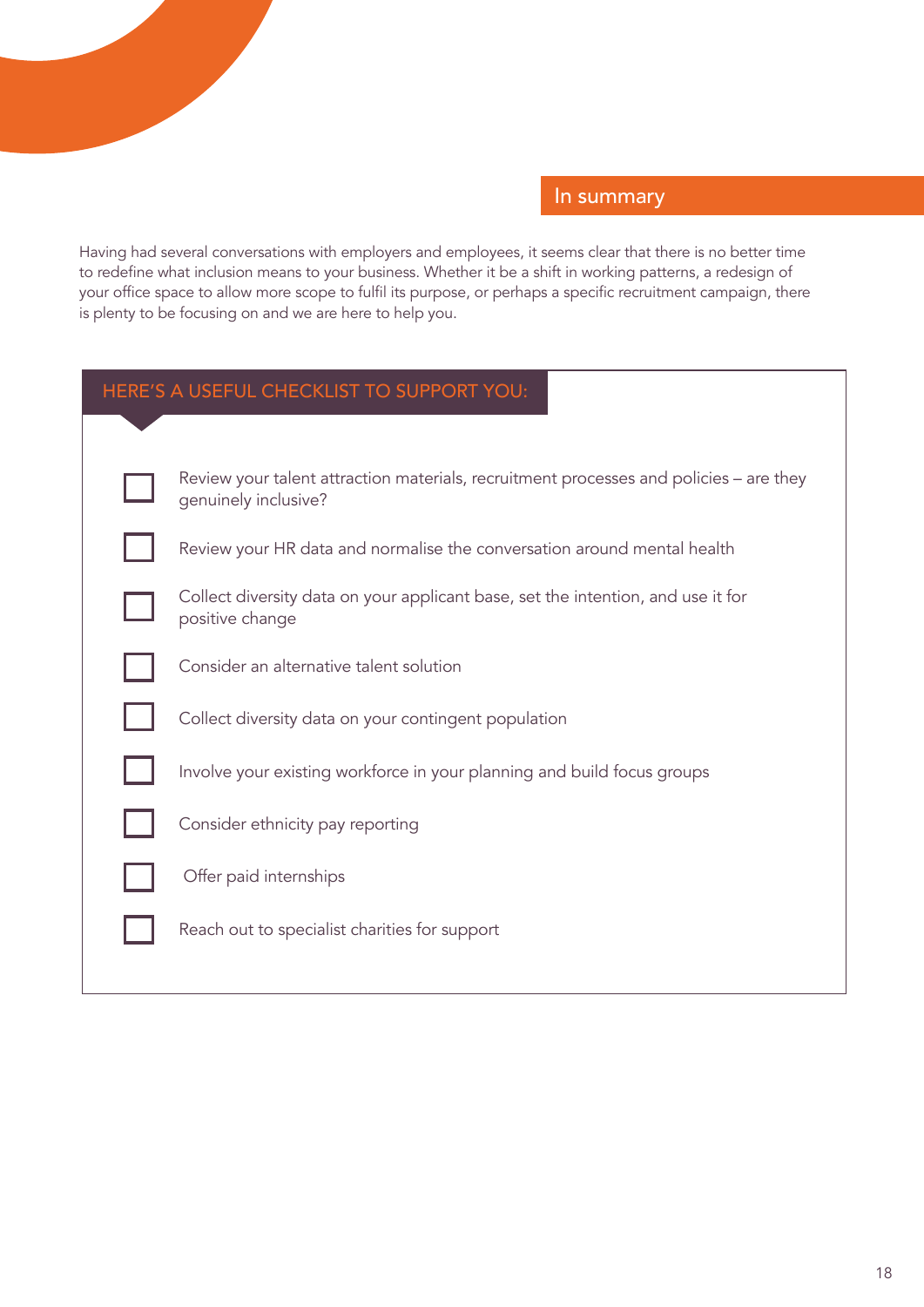# How can Outsource UK help?

In 2017, during the introduction of Gender Pay Gap reporting and increased discussion around gender parity, Outsource UK appointed a dedicated Inclusion and Diversity Client Partner. Very quickly, we moved the dialogue from solely that of gender parity to equity for all people, including support for BAME communities, LGBTQi+ applicants and colleagues, and those with physical and / or hidden disabilities, as just a few examples. Our consultancy team now works with our Clients to help build a bespoke strategy, removing barriers to inclusion when attracting talent, and ensuring that we, and they, have access to the widest and most diverse talent pool possible.

Our team's bespoke approach supports the specific requirements of your business, depending on your priorities and objectives. Whether you are looking for consultancy advice and guidance, an inclusive recruitment audit, or a full Recruitment Process Outsourcing (RPO) model, we can build a handcrafted solution, which fulfils your specific requirements.

#### Our solutions include:

- Inclusive Recruitment Audits
- Thought leadership
- Talent pooling
- Workshop facilitation
- Communication plans
- Employee Value Propositions
- Supplier management
- Fully managed recruitment programmes

Again, to underline: first and foremost, we want our workforce to feel both physically and psychologically *safe at work. However, there are many reasons why adopting inclusive practices makes good business sense.* 

- 1. Future recruitment: Positive employee experiences, reviews, and referrals will prove invaluable when looking to attract future, diverse talent. Brand is everything and with greater flexibility on the table, competition is high.
- 2. Employee engagement: Understanding the challenges and requirements of your workforce will aide you with your engagement efforts, help to reduce absences and attrition, and build a positive working environment for all involved.
- 3. Business continuity: It has been proven that organisations with existing equality action plans have been able to respond faster and more positively to new challenges. In fact, research also shows that diverse teams can be much more productive since the focus on the task involved is far greater.

If you have any questions, would like to join the conversation, or you are currently looking at your Equity, Diversity, and Inclusion strategy and would like a discussion, we would love to hear from you.

Get in touch to find out more about the specialist recruitment services we offer: T: 01793 430 021 E: diversity@outsource-uk.co.uk